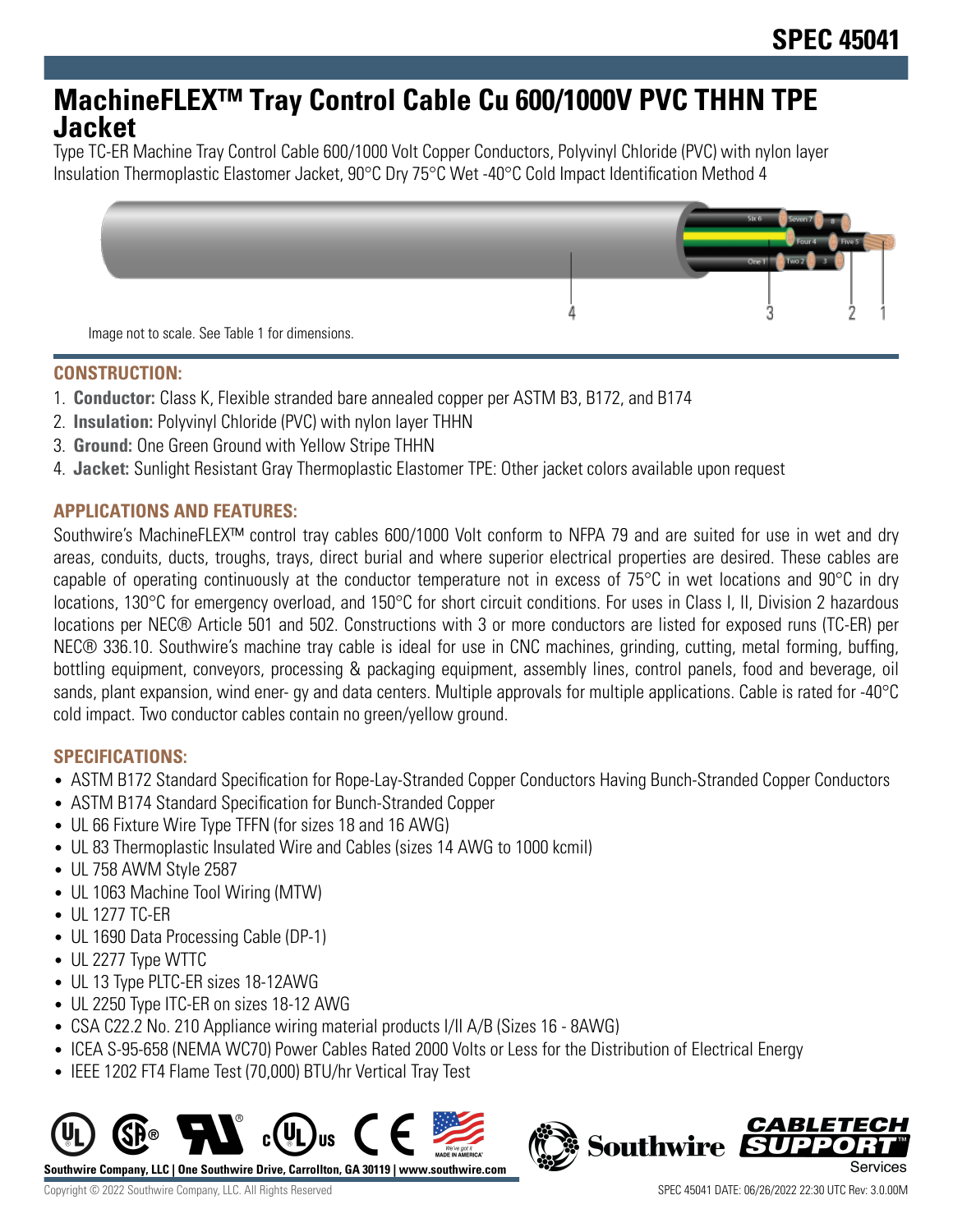- CE/RoHS-2 The CE Marking has been applied solely to express the conformance to the material restrictions identified in the RoHS-2 (2011/65/EU) Directive
- NFPA 79 Electrical Standard for Industrial Machinery

### **SAMPLE PRINT LEGEND:**

Print Legend 1:

Southwire XXAWG (XXmm2) XX/C PVC/Nylon Type TC-ER EXXXXX (UL) 600V 90°C Dry 75C Wet Sun Res Oil Res I/II DIR BUR - 40°C OR MTW Flexing OR DP-1 OR WTTC 1000V OR AWM 2587 -- LLXXXXXX CSA AWM I/II A/B 105°C 1000V -40°C FT4 -- CSA FT4 CE RoHS -2 Made in USA

Print Legend 2:

SOUTHWIRE{R} XX AWG (XXmm2) 9/C PVC/NYLON TYPE TC-ER EXXXXX (UL) 600V 90{D}C DRY 75{D}C WET SUN RES OIL RES I/II DIR BUR -40{D}C OR MTW FLEXING OR DP-1 OR WTTC 1000V OR PLTC-ER OR ITC-ER OR AWM 2587 -- LLXXXXX CSA CIC/TC FT4 OR AWM I/II A/B 105{D}C 1000V -40{D}C FT4 -- {NOM}-ANCE PLTC -- {CE} RoHS-2 MADE IN USA



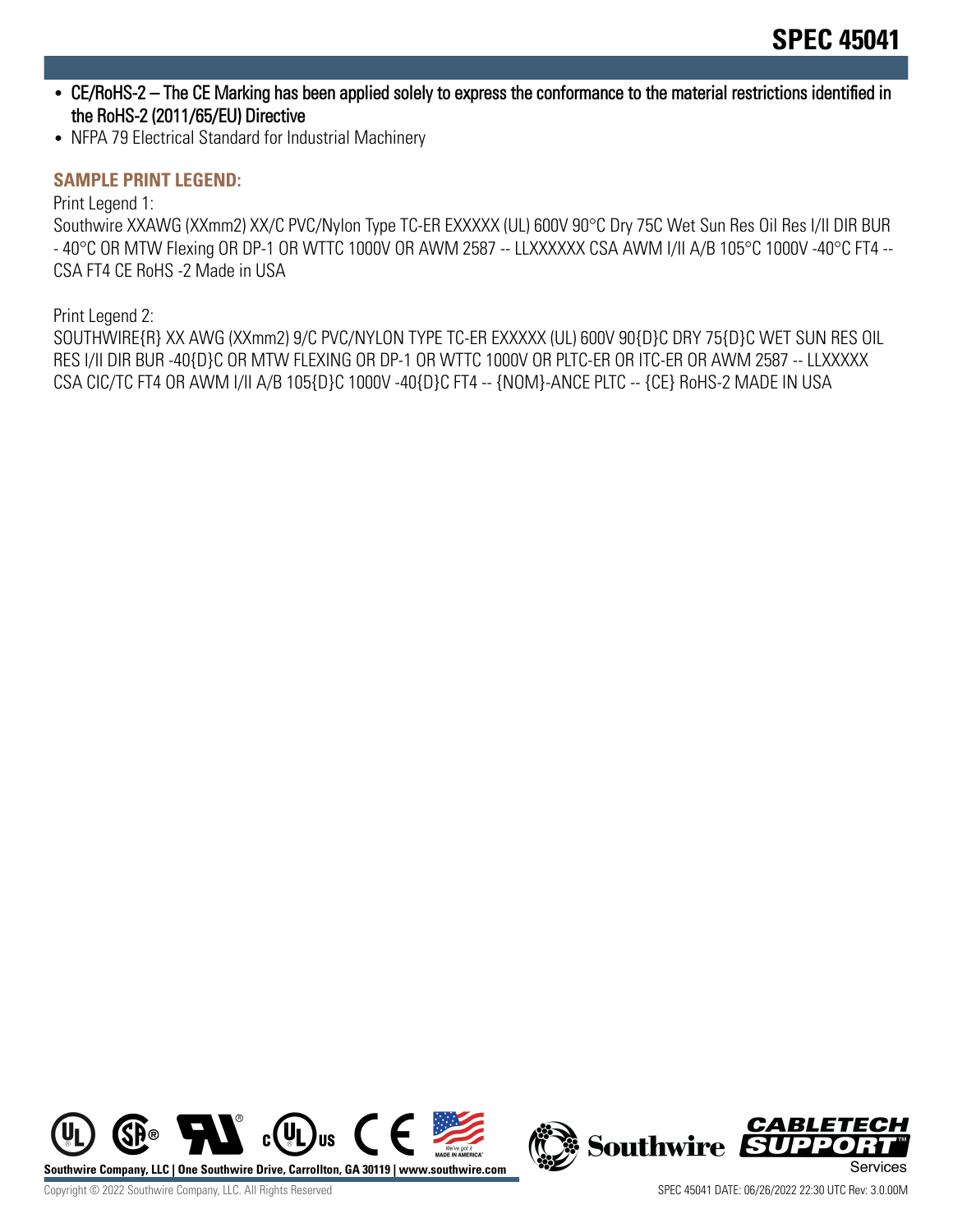### **Table 1 – Physical and Electrical Data**

| <b>Stock</b><br>Number | Cond.<br><b>Size</b> | Cond.<br>Number | Cond.<br><b>Strands</b> | Insul.<br><b>Thickness</b> | Jacket<br>Thickness | Approx.<br><b>OD</b> | Approx.<br>Weight | Min<br><b>Bending</b><br>Radius | Allowable<br>Ampacity At 60° Ampacity 75°C Ampacity 90°C<br>C | Allowable        | Allowable       |
|------------------------|----------------------|-----------------|-------------------------|----------------------------|---------------------|----------------------|-------------------|---------------------------------|---------------------------------------------------------------|------------------|-----------------|
|                        | AWG                  | No.             | strands                 | mil                        | mil                 | inch                 | lb /1000ft        | inch                            | Amp                                                           | Amp              | Amp             |
| 18 AWG                 |                      |                 |                         |                            |                     |                      |                   |                                 |                                                               |                  |                 |
| 677071                 | 18                   | 2               | 16                      | 20                         | 45                  | 0.266                | 35                | 1.10                            | 7                                                             | 7                | 7               |
| 5815110                | 18                   | 3               | 16                      | 20                         | 45                  | 0.281                | 47                | 1.12                            | $\overline{7}$                                                | $\overline{7}$   | $\overline{7}$  |
| 5826420                | 18                   | 4               | 16                      | 20                         | 45                  | 0.306                | 59                | 1.22                            | $\overline{7}$                                                | $\overline{7}$   | $\overline{7}$  |
| 5826440                | 18                   | 5               | 16                      | 20                         | 45                  | 0.332                | 68                | 1.33                            | $\overline{7}$                                                | $\overline{7}$   | $\overline{7}$  |
| 5815130                | 18                   | 7               | 16                      | 20                         | 45                  | 0.358                | 85                | 1.43                            | $\overline{7}$                                                | $\overline{7}$   | $\overline{7}$  |
| 5826450                | 18                   | 9               | 16                      | 20                         | 45                  | 0.411                | 107               | 1.64                            | $\overline{7}$                                                | $\overline{7}$   | $\overline{7}$  |
| 5826460                | 18                   | 12              | 16                      | 20                         | 45                  | 0.456                | 135               | 1.82                            | $\overline{7}$                                                | 7                | $\overline{7}$  |
| 5826470                | 18                   | 18              | 16                      | 20                         | 45                  | 0.554                | 207               | 2.22                            | $\overline{7}$                                                | $\overline{7}$   | $\overline{7}$  |
| 6462620                | 18                   | 19              | 16                      | 20                         | 45                  | 0.563                | 212               | 2.25                            | $\overline{7}$                                                | $\overline{7}$   | $\overline{7}$  |
| 5815140                | 18                   | 25              | 16                      | 20                         | 60                  | 0.635                | 245               | 2.54                            | $\overline{7}$                                                | $\overline{7}$   | $\overline{7}$  |
| <b>16 AWG</b>          |                      |                 |                         |                            |                     |                      |                   |                                 |                                                               |                  |                 |
| 6770720                | 16                   | 2               | 26                      | 20                         | 50                  | 0.294                | 45                | 1.18                            | 10                                                            | 10               | 10              |
| 5815150                | 16                   | 3               | 26                      | 20                         | 50                  | 0.311                | 60                | 1.24                            | 10                                                            | 10               | 10              |
| 5826480                | 16                   | $\overline{4}$  | 26                      | 20                         | 50                  | 0.339                | 76                | 1.36                            | 10                                                            | 10               | 10              |
| 5826490                | 16                   | 5               | 26                      | 20                         | 50                  | 0.370                | 89                | 1.48                            | 10                                                            | 10               | 10              |
| 5815160                | 16                   | $\overline{7}$  | 26                      | 20                         | 50                  | 0.400                | 113               | 1.60                            | 10                                                            | 10               | 10              |
| TBA                    | 16                   | 8               | 26                      | 20                         | 50                  | 0.431                | 127               | 1.73                            | 10                                                            | 10               | 10              |
| 5826510                | 16                   | 9               | 26                      | 20                         | 50                  | 0.462                | 144               | 1.85                            | 10                                                            | 10               | 10              |
| 5826520                | 16                   | 12              | 26                      | 20                         | 50                  | 0.509                | 199               | 2.04                            | 9                                                             | 9                | 9               |
| 5826530                | 16                   | 18              | 26                      | 20                         | 65                  | 0.623                | 280               | 2.49                            | 9                                                             | $\boldsymbol{9}$ | 9               |
| 6462630                | 16                   | 19              | 26                      | 20                         | 65                  | 0.663                | 310               | 2.65                            | 9                                                             | $\boldsymbol{9}$ | 9               |
| 5815170                | 16                   | 25              | 26                      | 20                         | 65                  | 0.717                | 348               | 2.87                            | 8                                                             | $\, 8$           | 8               |
|                        |                      |                 |                         |                            |                     |                      | 14 AWG            |                                 |                                                               |                  |                 |
| 677073                 | 14                   | $\mathbf{2}$    | 41                      | 20                         | 50                  | 0.324                | 59                | 1.29                            | 15                                                            | 15               | 15              |
| 5815190                | 14                   | 3               | 41                      | 20                         | 50                  | 0.342                | 82                | 1.37                            | 15                                                            | 15               | 15              |
| 5826540                | 14                   | $\overline{4}$  | 41                      | 20                         | 50                  | 0.375                | 106               | 1.50                            | 15                                                            | 15               | 15              |
| 5826550                | 14                   | 5               | 41                      | 20                         | 50                  | 0.411                | 125               | 1.64                            | 15                                                            | 15               | 15              |
| 5815210                | 14                   | 7               | 41                      | 20                         | 50                  | 0.445                | 160               | 1.78                            | 14                                                            | 14               | 14              |
| 6737950                | 14                   | 8               | 41                      | 20                         | 50                  | 0.480                | 168               | 1.92                            | 14                                                            | 14               | 14              |
| 5826560                | 14                   | 9               | 41                      | 20                         | 50                  | 0.516                | 205               | 2.06                            | 14                                                            | 14               | 14              |
| 5826570                | 14                   | 12              | 41                      | 20                         | 65                  | 0.600                | 282               | 2.40                            | 10                                                            | 10               | 10 <sup>°</sup> |
| 5826580                | 14                   | 18              | 41                      | 20                         | 65                  | 0.697                | 402               | 2.79                            | 10                                                            | 10               | 10 <sup>°</sup> |
| 5815220                | 14                   | 25              | 41                      | 20                         | 65                  | 0.806                | 565               | 3.22                            | 9                                                             | 9                | 9               |
| 12 AWG                 |                      |                 |                         |                            |                     |                      |                   |                                 |                                                               |                  |                 |
| 677074                 | 12                   | 2               | 65                      | 20                         | 50                  | 0.362                | 80                | 1.45                            | 20                                                            | 20               | 20              |
| 677188                 | 12                   | 3               | 65                      | 20                         | 50                  | 0.389                | 108               | 1.56                            | 20                                                            | 20               | 20              |
| 5826590                | 12                   | 4               | 65                      | 20                         | 50                  | 0.420                | 147               | 1.68                            | 20                                                            | 20               | 20              |
| 5826600                | 12                   | 5               | 65                      | 20                         | 50                  | 0.462                | 176               | 1.85                            | 20                                                            | 20               | 20              |
| 582661                 | 12                   | 7               | 65                      | 20                         | 50                  | 0.502                | 227               | 2.01                            | 17                                                            | 17               | 17              |